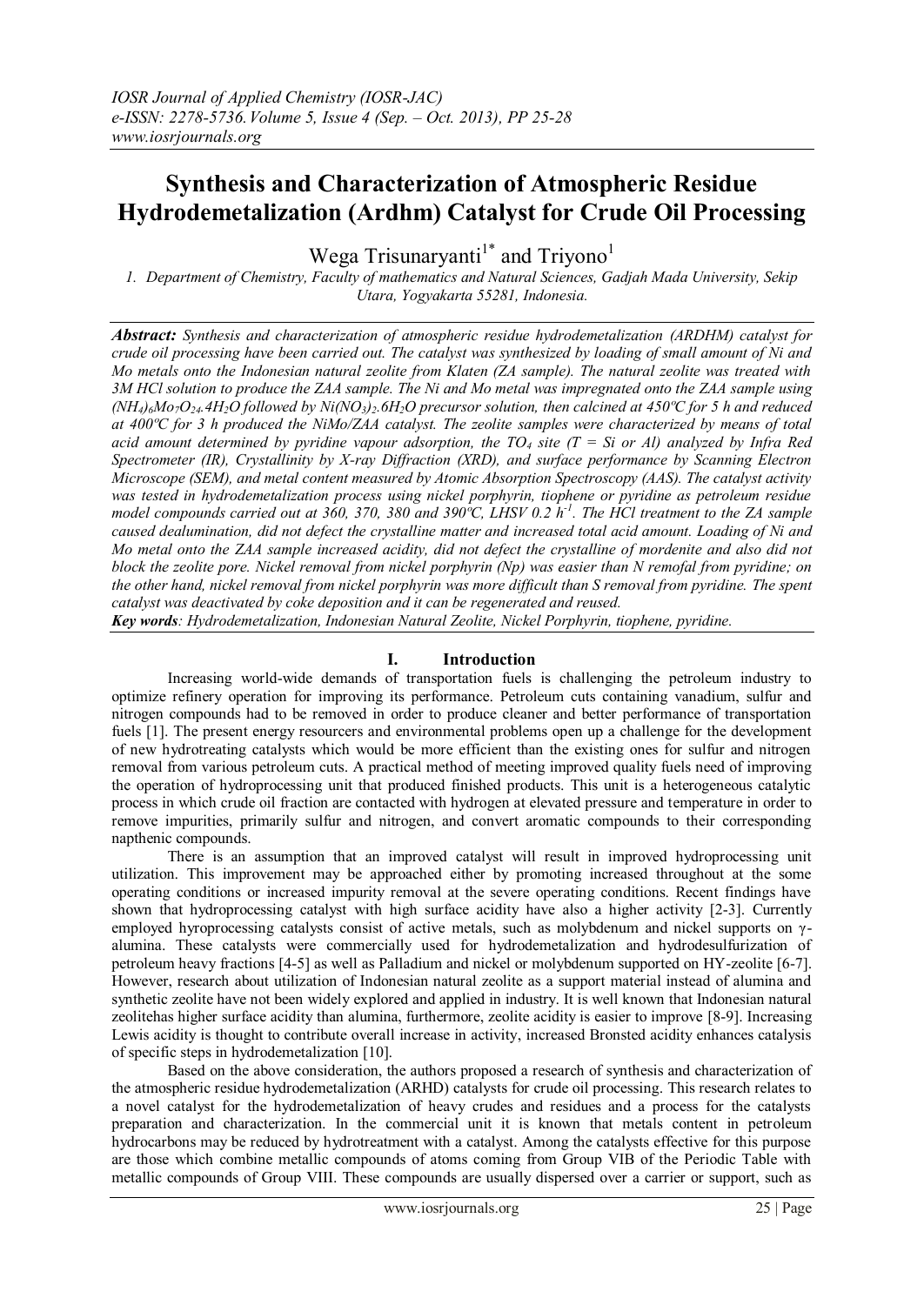alumina, silica or a silica-alumina as well as synthetic zeolite (Y-zeolite). In spite of the fact that Indonesia has abundant natural zeolites, the authors undertaken an activated Indonesian natural zeolite as a support material of the hydrodemetalization catalysts. The Ni and Mo metals were loaded on to the zeolite surface by wet impregnation method. The catalyst properties in hydrodemetalization process of some petroleum model compounds were then evaluated. The results are described herein.

# **II. Experimental**

# **2.1. Natural zeolite activation**

An Indonesian natural zeolite from Klaten consisted mainly of mordenite type crystalline (ZA sample) was treated with 3 M HCl solution as proposed in the previous paper [11].

# **2.2.Catalyst Preparation**

The catalyst was prepared by loading a small amount of Ni metal onto the Indonesian natural zeolite using  $Ni(NO<sub>3</sub>)$ . 6H<sub>2</sub>O precursor solution by impregnation method. The ZAA sample was mixed with 50 mg of  $Ni(NO<sub>3</sub>)$ <sub>2</sub>.6H<sub>2</sub>O (1 wt.% based on Ni metal) in demineralized water. The mixture was laid still for 3 h, after which the solvent was evaporated. After drying at 120°C for 3 h, the nickel-containing sample was then mixed with 50 mg of  $(NH_4)_6M_9O_{24}.4H_2O$  in demineralized water for 3 h, then the solvent was evaporated. The Ni-Mo containing sample was then calcined under nitrogen gas stream at 450ºC for 5 h followed by reduced under hydrogen gas stream at 400ºC for 3 h (produced NiMo/ZAA catalyst).

#### **2.3. Catalyst Characterization**

X-ray diffractograms were obtained with a Rigaku Geigerflex spectrometer. A TO<sub>4</sub> (T = Si or Al) site in the zeolite samples was analyzed by a Shimadzu FTIR 8201-FC spectrometer. The zeolite sample acidity was determined by adsorption of pyridine base vapour. Surface area, total pore volume and radius were analyzed using a NOVA-1000 Surface Area Analyzer. The surface performance of the zeolite samples was observed by a JEOL JSM-6360LA Scanning Electron Microscope (SEM).

#### **2.4. Hydrodemetalization Process**

The atmospheric residue of crude oil models such as nickel porhyrin (Np), tiophene and pyridine were used to test the catalyst activity. The hydrodemetalization process was carried out in a semi-batch reactor system. The catalyst (1.0 g) was placed in a stainless steel reactor (i.d = 2 cm, o.d = 2.5 cm). The feed was heated in other reactor and flowed into catalyst reactor using hydrogen gas. The reaction temperature was varied at 360, 370, 380 and 390ºC. The liquid and gas products were separately collected every 5 min. range time and analyzed by GC, GC-MS and Atomic Absorption Spectrophotometer (AAS). The kinetics and thermodynamics parameters were then evaluated.

# **III. Results and Discussion**

The HCl treatment towards the ZA sample caused dealumination of the zeolite framework and reduced the amorphous materials as described in the previous paper [9].

Determination of total acid sites (acidity) in the zeolite samples was carried out by adsorption of pyridine base vapour and gravimetrically calculated as total amount of the adsorbed base on the acid sites of zeolite. The total acid amount of the ZA, ZAA and NiMo/ZAA sample was 0.18, 0.44 and 1.06 mmol/g sample. This result informed that HCl treatment increased total acid amount of zeolite sample due to the reduction of amorphous material that covered the crystalline matter of the zeolite. Loading a small amount of metal onto the zeolite also increased total acid amount of the sample. This phenomenon caused by the fact that the Ni and Mo metal have degenerated empty orbitals that acted as Lewis acid sites.

Surface performance of the NiMo/ZAA sample analyzed by SEM was shown in Figure 1. The micrograph showed that the crystalline matter was observed and the metals loading did not cause pore mouth blocking.



Figure 1 Surface performance of NiMo/ZAA catalyst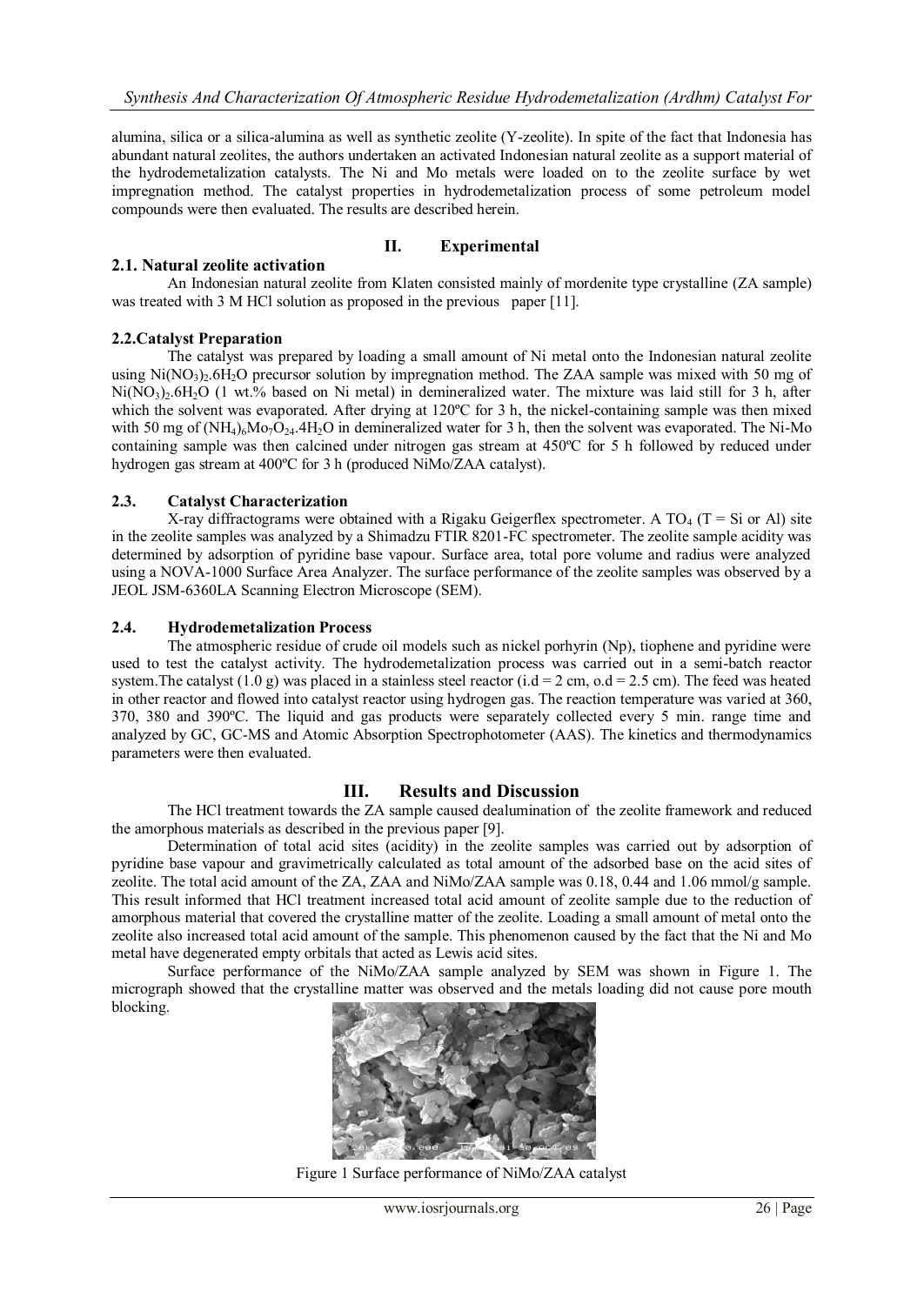Shown in Table 1 results of HDM products at several temperatures, LHSV 0.2 h<sup>-1</sup> using the NiMo/ZAA catalyst. From Table 1 it can be seen that in the range of 360 to 390C, nickel removal from nickel porphyrin feed is easier than nickel removal from that in addition of a small amount of tiophene as well as pyridine. The available of tiophene as well as pyridine caused the competition in adsorption between nickel and sulphur (in tiophene) as well as nickel and nitrogen (in pyridine) in the catalyst surface. This condition caused the decrease of nitrogen adsorption by the catalyst. The increase of temperature caused the increase of nitrogen adsorption in the catalyst surface. This due to the increase of feed molecule activity that interacted with catalyst surface active sites and undergone adsorbed by the supply of energy via the increase of the temperature.

| Feed                       | Nickel removal at various temperature (wt.%) |       |       |       |
|----------------------------|----------------------------------------------|-------|-------|-------|
|                            | $360^{\circ}$ C                              | 370°C | 380°C | 390°C |
| Nickel porphyrin $(Np)$    |                                              |       | 88    |       |
| $Np + t$ iophene (1% v/v)  |                                              | 48    |       |       |
| $Np + pyridine (1000 ppm)$ |                                              |       |       |       |

Table 1 Results of HDM products at various reaction temperatures, LHSV 0.2 h<sup>-1</sup>.

Table 2 showed the kinetics parameter of rate constant, k of relative reactivities of S, N and Nicontaining compounds. It can be seen that in the range of 360 to 390ºC, nickel removal from nickel porphyrin (Np) was easier than N remofal from pyridine; on the other hand, nickel removal from nickel porphyrin was more difficult than S removal from pyridine. These phenomena were caused by the fact that hydrodenitrogenation (HDN) consumed hydrogen in large excess of the stoichiometric requirements, since the HDN apparently requires full ring hydrogenation to destroy the aromaticity of the heterocyclic nitrogen compounds prior to nitrogen atom removal. On the other hand, S removal from tiophene was easier than that of nickel removal from nickel porphyrin may be caused by the position of S in a S-containing molecule is located in the outside of aromatic ring, thus it needed lower energy than that of nickel removal in the Np compound.

Table 2 Pseudo-first order rate constant, k of S, N and Ni-containing compound removal

| Compound         | Pseudo-first order rate constant, k, (min) |  |
|------------------|--------------------------------------------|--|
| Nickel porphyrin | .82                                        |  |
| Tiophene         | 2.14                                       |  |
| Pyridine         | .08                                        |  |

Table 3 shown the activities of fresh, spent and regenerated catalysts of the NiMo/ZAA on nickel removal reaction from nickel porphyrin compound at 390ºC. This data showed that after being used in the hydrodemetalization process the activity of catalyst was reduced or undergone deactivated as shown by the decrease of the rate constant, k of nickel removal. The rate of deactivation can be significantly reduced by increasing the hydrogen pressure, and therefore heavier feed stocks require higher hydrogen pressure. Lighter feeds caused deactivation predominantly by coke lay down on catalyst surface. This catalyst was easily and almost completely regenerated by burning the coke. In an attempt to reuse the spent catalyst in this research, the authors undertaken regeneration process of the spent catalyst by purging with hydrogen gas at 1000ºC. The result showed that activity of the regenerated catalyst was increased closed to the activity of the fresh catalyst. This indicated that the spent catalyst was deactivated majority by coke deposition on it surface, thus it could be easily burned out. For deactivation caused by metals deposition on the catalyst surface, regeneration techniques have not been developed, and thus, for residue processing, catalyst life may be as short as 6 months. Hence deactivation caused by metal deposition is more serious than deactivation due to coke deposition if coke deposition is not excessively rapid.

| Table 5 Nate constant in meker por plin vii reaction at 390 C |                                                           |  |
|---------------------------------------------------------------|-----------------------------------------------------------|--|
| Catalvst                                                      | Pseudo-first order rate constant, k, (min <sup>-1</sup> ) |  |
| Spent catalyst                                                | 0.19                                                      |  |
| Regenerated catalyst                                          | 1.67                                                      |  |
| Fresh catalyst                                                |                                                           |  |

Table 3 Rate constant in nickel porphiryn reaction at 390ºC

#### **IV. Conclusions**

Attempting to utilize natural zeolite as a catalyst support, modification and characterization of Indonesian natural zeolite from Klaten was carried out. Its property in atmospheric residue hydrodemetalization (ARHDM) process was evaluated, using nickel porphyrin (Np), tiophene and pyridine as petroleum residue model compounds.

The results obtained in this work showed that the Indonesian natural zeolite from Klaten mainly consisted of mordenite type crystalline matter. HCl treatment was found to remove some of impurities in the sample, also caused dealumination and enhanced total acidity. Loading of small amount of metal (Ni and Mo)